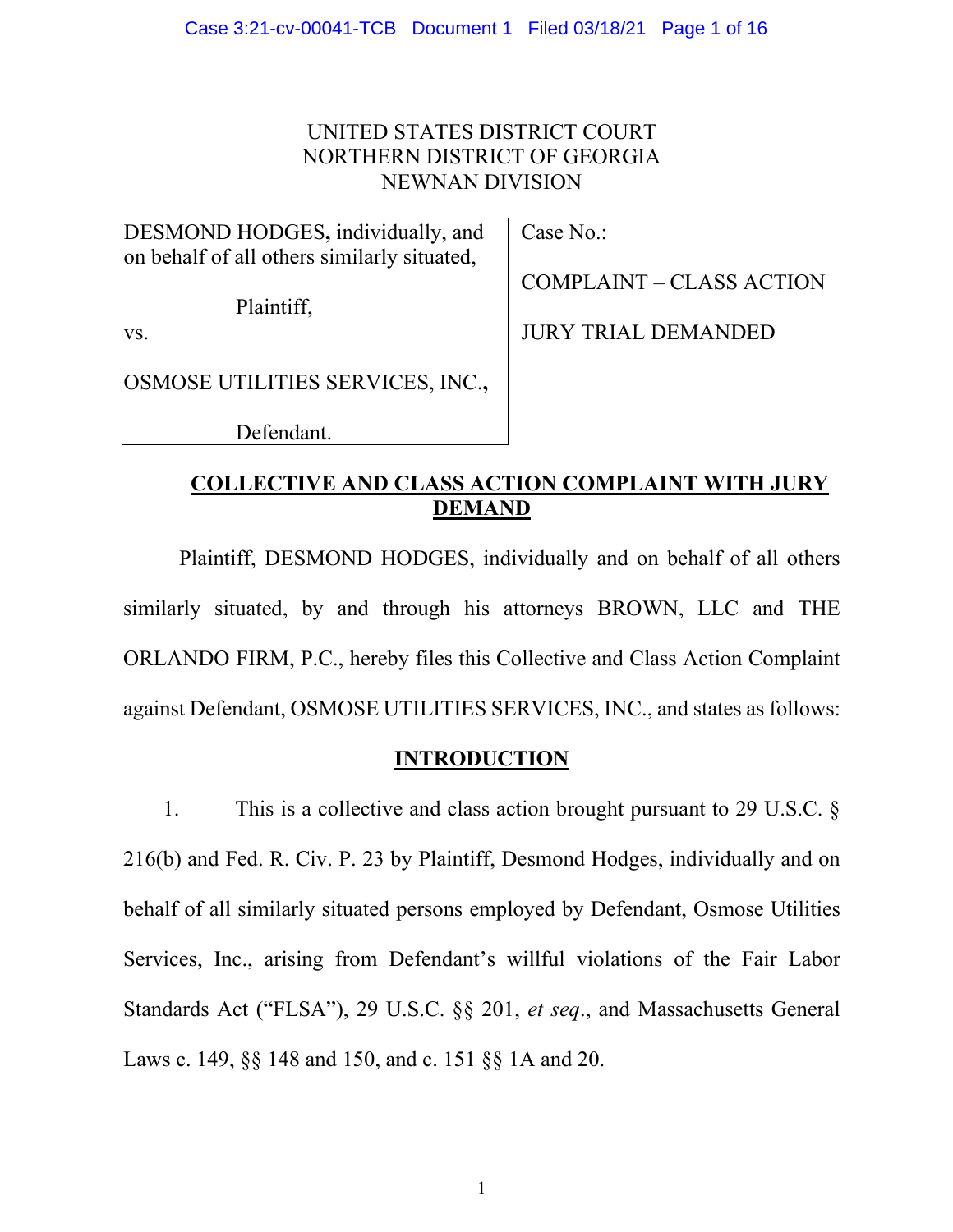#### Case 3:21-cv-00041-TCB Document 1 Filed 03/18/21 Page 2 of 16

2. Defendant Osmose Utilities Services, Inc. was founded in 1934 and provides construction, maintenance, and inspection services to the utility and telecommunications industries throughout the United States.

3. Plaintiff and the members of the putative collective and class were employed by Defendant as hourly-paid, non-exempt crew members, and were responsible for performing on-site construction work on utility and telecommunications equipment serviced by Defendant in Massachusetts and other states.

4. Defendant failed to pay crew members for all hours worked, including loading and cleaning their work vehicles at the beginning of their workdays, driving and/or riding to their job site, and other portions of their workday that their foremen failed to report in Defendant's timekeeping system.

5. Defendant's failure to pay crew members for all hours worked violates Massachusetts General Laws c. 149, § 148, and in the weeks where such hours worked were in excess of forty (40) hours, Defendant's failure to pay for such hours also violates the FLSA, 29 U.S.C. § 207(a)(1) and Massachusetts General Laws c. 151 § 1A, under which employees are entitled to time-and-a-half (1.5) of their regular rate of pay for hours worked in excess of forty (40) in a workweek.

6. Plaintiff seeks unpaid overtime wages and liquidated damages pursuant to the FLSA on behalf of himself and the "FLSA Collective," defined as: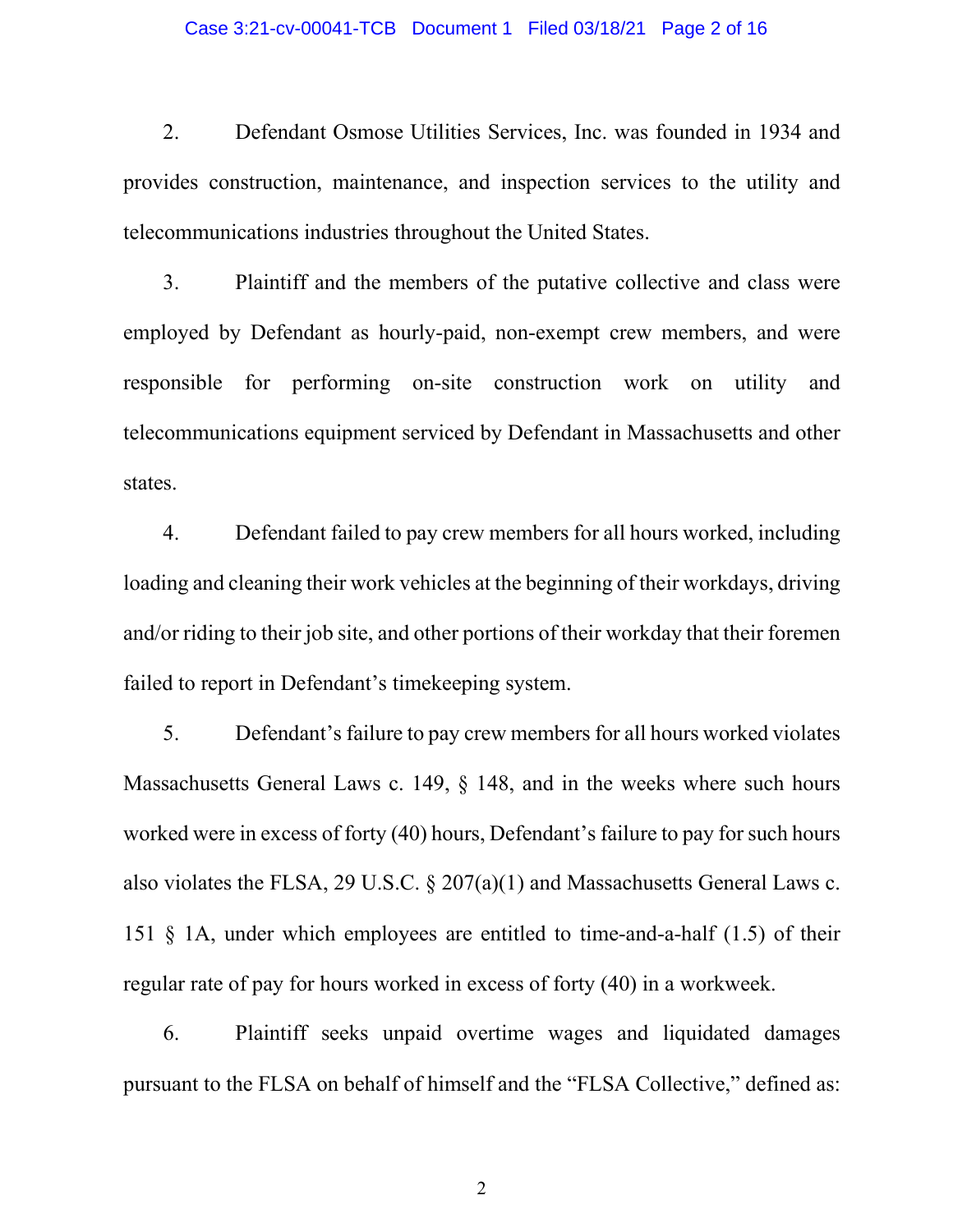*all current and former crew members who worked for Defendant in the United States at any time within the three years preceding the commencement of this action and the date of judgment*. *See* 29 U.S.C. § 216(b).

7. Plaintiff seeks unpaid straight-time and overtime wages and liquidated damages pursuant to Massachusetts General Laws c. 149, §§ 148 and 150, and c. 151 § 1A on behalf of himself and the "Rule 23 Massachusetts Class," defined as: *all current and former crew members who worked for Defendant in Massachusetts at any time within the three years preceding the commencement of this action and the date of judgment*. *See* Fed. R. Civ. P. 23.

### **JURISDICTION AND VENUE**

8. This Court has subject-matter jurisdiction over Plaintiff's FLSA claim pursuant to 28 U.S.C. § 1331 because Plaintiff's claim raises a federal question under 29 U.S.C. § 201, *et seq*.

9. The court has supplemental jurisdiction over Plaintiff's state law claims pursuant to 28 U.S.C. §1367 because the state law claims and the federal claim are so closely related that they form part of the same case or controversy under Article III of the United States Constitution.

10. Additionally, this Court has jurisdiction over Plaintiff's collective action FLSA claim pursuant to 29 U.S.C. § 216(b), which provides that suit under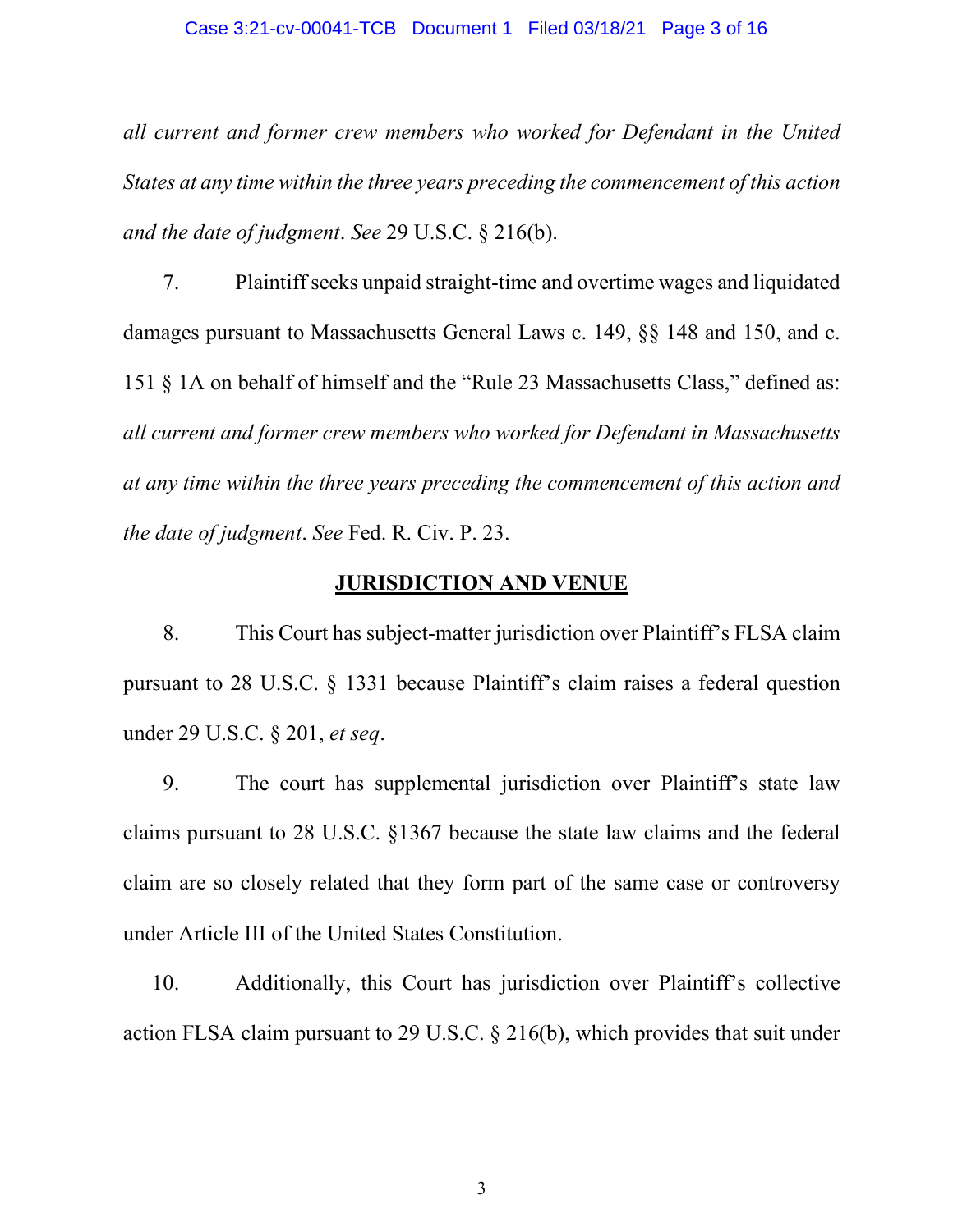the FLSA "may be maintained against any employer . . . in any Federal or State court of competent jurisdiction."

11. The Court has personal jurisdiction over Defendant because Defendant is domiciled in Georgia.

12. Venue is proper in this district pursuant to 28 U.S.C. § 1391(b) and (c) because Defendant resides in this district.

### **PARTIES**

13. Plaintiff Desmond Hodges is a resident of New London County, Connecticut, and worked for Defendant as a crew member in and around Cape Cod, Massachusetts from December 2019 to February 2020. He was paid an hourly rare of \$15 per hour. Plaintiff Hodges has consented to the filing of this action pursuant to 29 U.S.C. § 216(b). *See* **Exhibit 1**.

14. Plaintiff Hodges typically worked six-to-seven (6-7) shifts per week, and his workday would typically start at approximately 6:30 AM and end at approximately 4-5 PM, for a total of  $9.5 - 10.5$  hours per day and  $57 - 73.5$  hours per week.

15. Defendant Osmose Utilities Services, Inc. is a Delaware corporation whose principal address is 635 Highway 74 S., Peachtree City, Georgia 30269, and whose registered agent for service of process in Georgia is Corporation Service Company, 40 Technology Parkway South, #300, Norcross, Georgia 30092.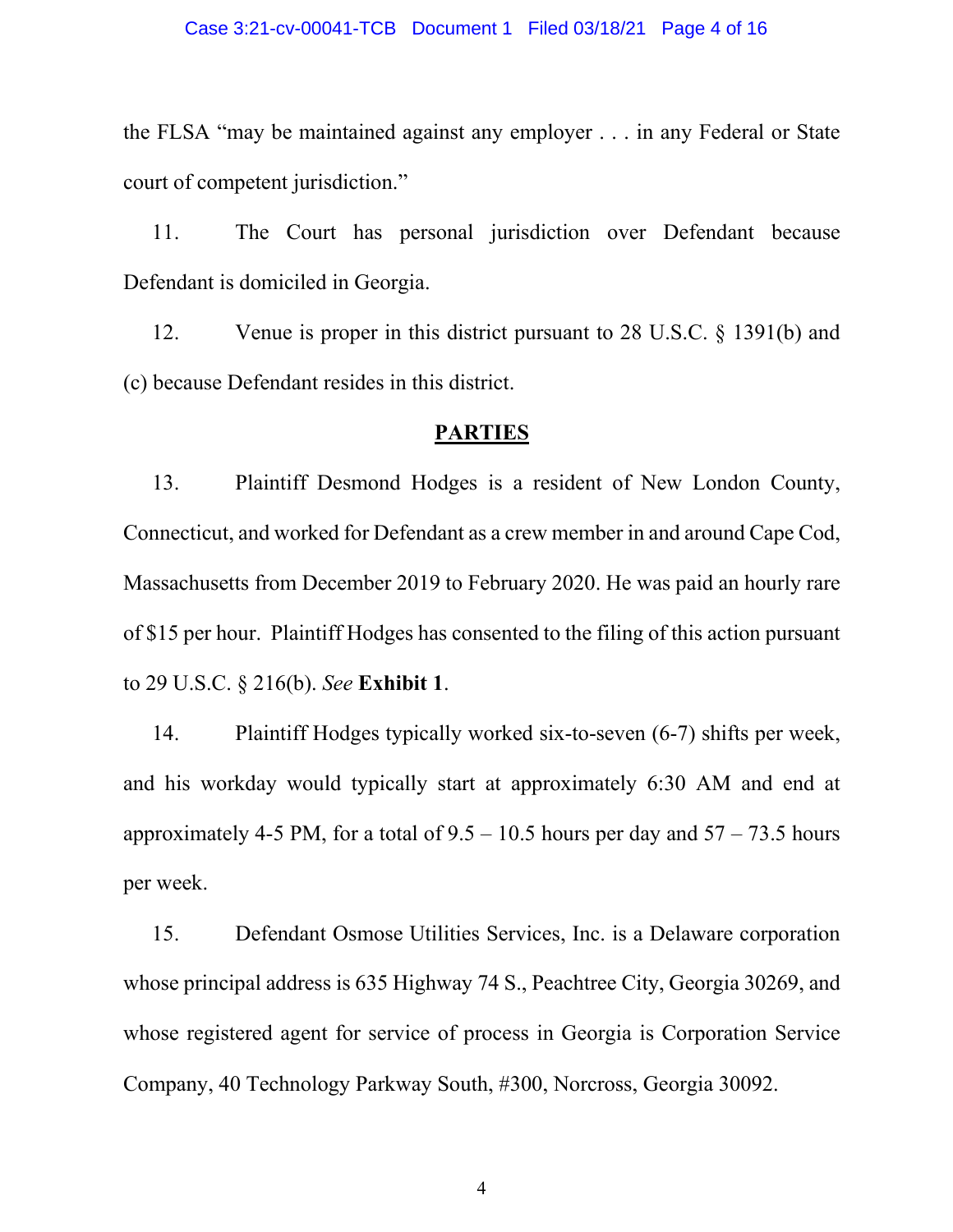### **FACTUAL ALLEGATIONS**

16. Defendant employed crew members to perform on-site construction work on utility and telecommunications equipment serviced by Defendant in Massachusetts and other states.

17. Defendant classified crew members as non-exempt employees.

18. Defendant paid crew members on an hourly basis.

19. Defendant did not guarantee any predetermined amount of pay per week.

20. Defendant required crew members to work over forty (40) hours in most weeks.

21. Crew members reported to a foreman, who supervised them and was responsible for reporting their time into Defendant's timekeeping system.

22. Crew members were typically required to begin their workday by meeting with the foreman and loading and cleaning their work vehicles, followed by driving or riding in the vehicle to the job sites at which they performed construction work.

23. On most days, the foreman did not report the time crew members spent loading and cleaning their work vehicles and/or driving or riding to the job sites.

24. This resulted in crew members not being paid for such time.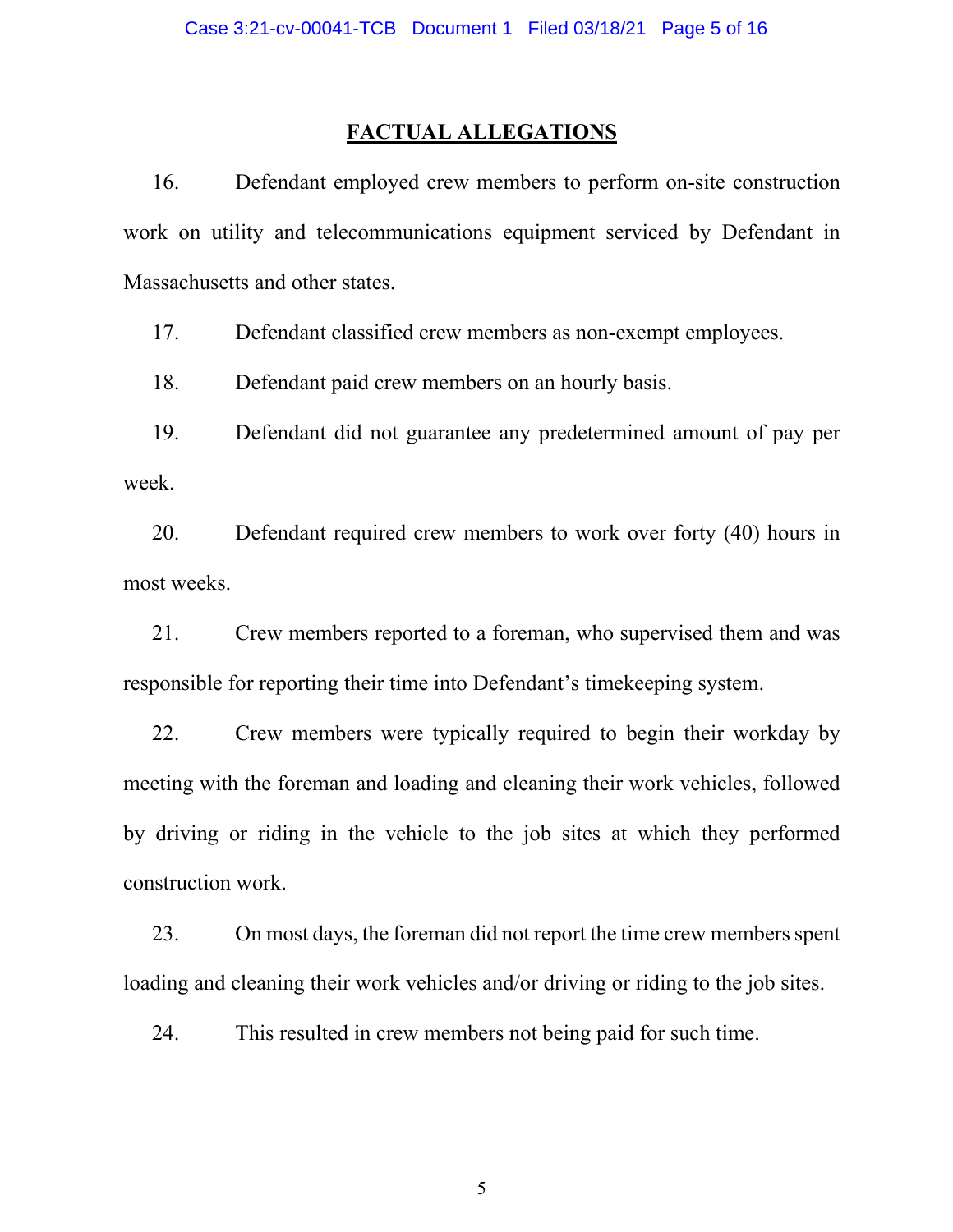#### Case 3:21-cv-00041-TCB Document 1 Filed 03/18/21 Page 6 of 16

25. On many days there were additional portions of crew members' workday for which they were not paid due to the foreman not reporting such time in the timekeeping system.

26. The work for which crew members were not paid, which included but was not limited to loading and cleaning their work vehicles at the beginning of their workdays and driving and/or riding to their job site, is compensable under the FLSA and Massachusetts law because it was required by and benefited Defendant, and because it was integral and indispensable to crew members' construction work.

27. In many weeks, the hours worked for which Defendant failed to pay crew members were excess of forty (40) hours, and should have been paid at timeand-a-half (1.5) of crew members' regular rates of pay, but were not.

28. As a result of these policies, there were many weeks in which Plaintiff and other crew members were not paid their hourly rate of pay for all hours worked, and/or overtime compensation for hours worked excess of forty (40) hours.

29. Defendant knew that its foreman failed to report all crew members' hours into the timekeeping system and that this resulted in crew members not receiving pay for time spent performing compensable work.

30. Defendant knowingly and/or recklessly disregarded its obligation to ensure that all of its crew members' work hours were recorded and paid.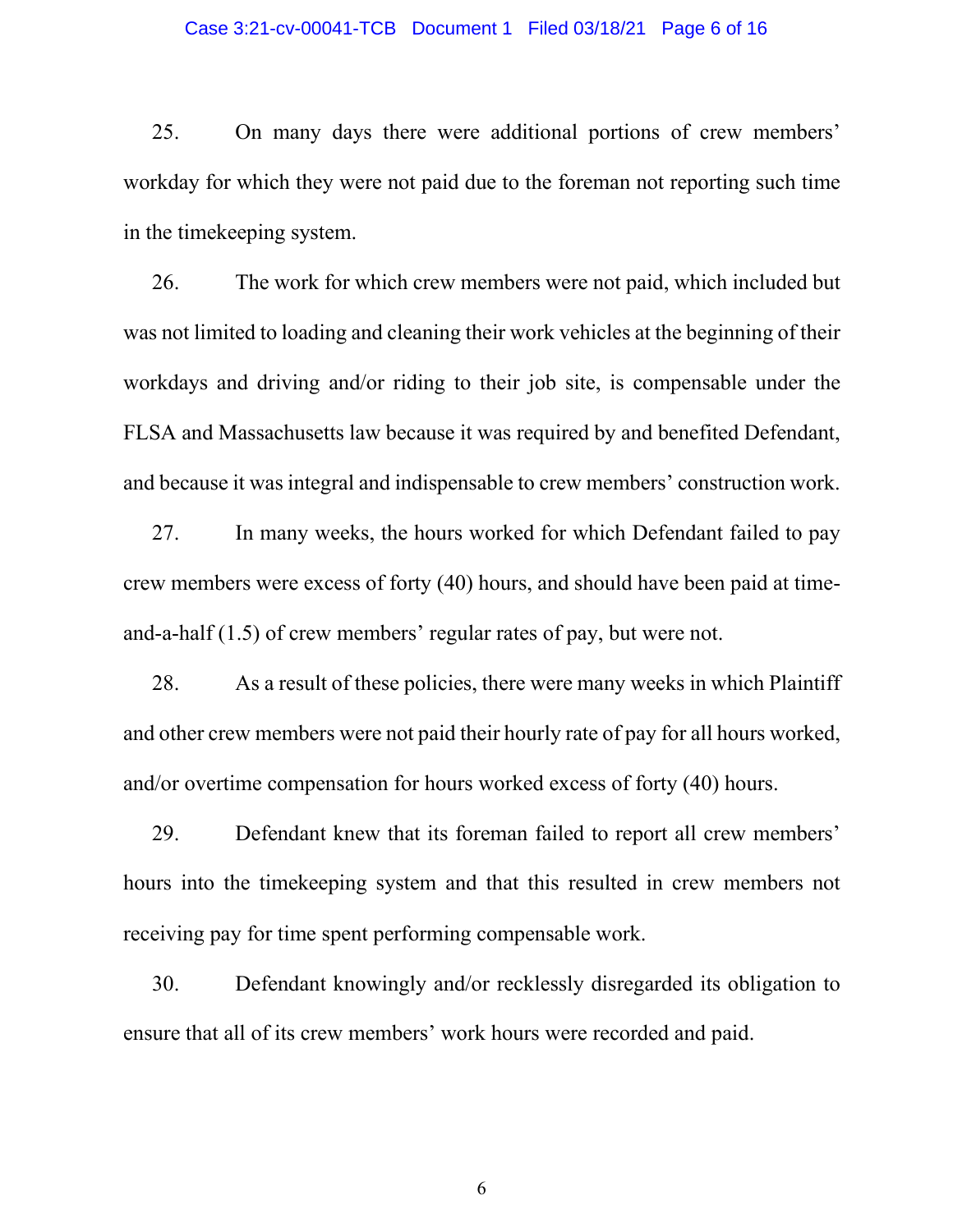### **FLSA COLLECTIVE ACTION ALLEGATIONS**

31. Plaintiff brings this action pursuant to 29 U.S.C. § 216(b) of the FLSA on his own behalf and on behalf of the FLSA Collective, defined as:

*All current and former crew members who worked for Defendant in the United States at any time within the three years preceding the commencement of this action and the date of judgment.*

32. Plaintiff reserves the right to amend this definition as necessary.

33. Excluded from the proposed Collective are Defendant's executives, administrative, and professional employees, including computer professionals and outside sales persons.

34. With respect to the claims set forth in this action, a collective action under the FLSA is appropriate because the putative members of the FLSA Collective are "similarly situated" to Plaintiff under 29 U.S.C. § 216(b) because: (a) they have been or are employed in the same or similar positions; (b) they were or are subject to the same or similar unlawful practices, policy, or plan; and (c) their claims are based upon the same factual and legal theories.

35. The employment relationship between Defendant and every FLSA Collective member is the same and differs only by name, location, and rate of pay. The key issues do not vary substantially among the FLSA Collective members.

36. Plaintiff estimates the FLSA Collective, including both current and former employees over the relevant period, will include several hundred members.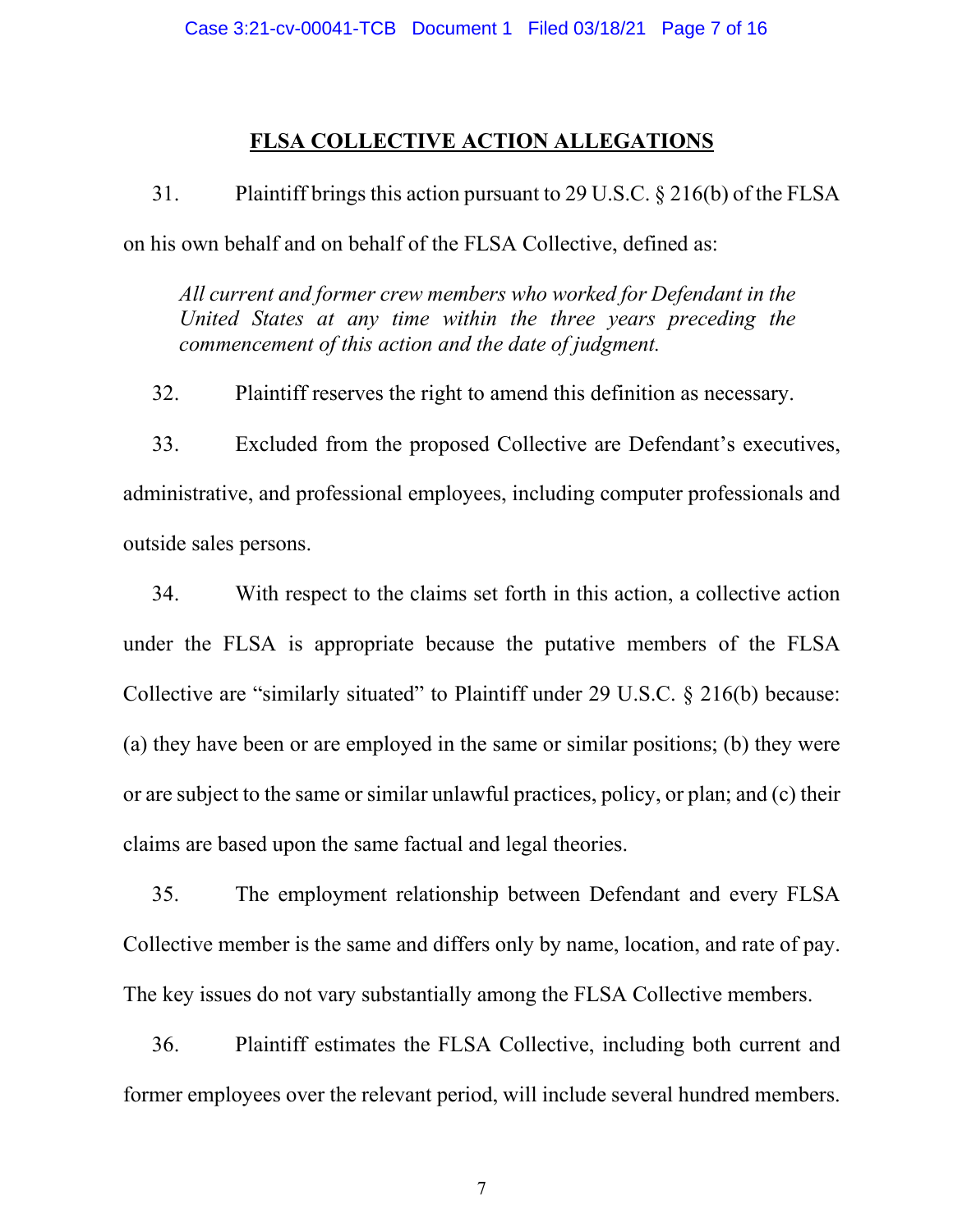The precise number of FLSA Collective members should be readily available from a review of Defendant's personnel and payroll records.

## **RULE 23 MASSACHUSETTS CLASS ACTION ALLEGATIONS**

37. Plaintiff brings this action pursuant to Fed R. Civ. P. 23(b)(2) and (b)(3) on his own behalf and on behalf of the Rule 23 Massachusetts Class, defined as:

*All current and former crew members who worked for Defendant in Massachusetts at any time within the three years preceding the commencement of this action and the date of judgment*.

38. Plaintiff reserves the right to amend this definition as necessary.

39. The members of the Rule 23 Massachusetts Class are so numerous that joinder of all Rule 23 Massachusetts Class members in this case would be impractical. Rule 23 Massachusetts Class members should be easy to identify from Defendant's computer systems and electronic payroll and personnel records.

40. There is a well-defined community of interest among Rule 23 Massachusetts Class members and common questions of law and fact predominate in this action over any questions affecting individual members of the Rule 23 Massachusetts Class.

41. Plaintiff's claims are typical of those of the Rule 23 Massachusetts Class in that they and all other Rule 23 Massachusetts Class members suffered damages as a direct and proximate result of the Defendant's common and systemic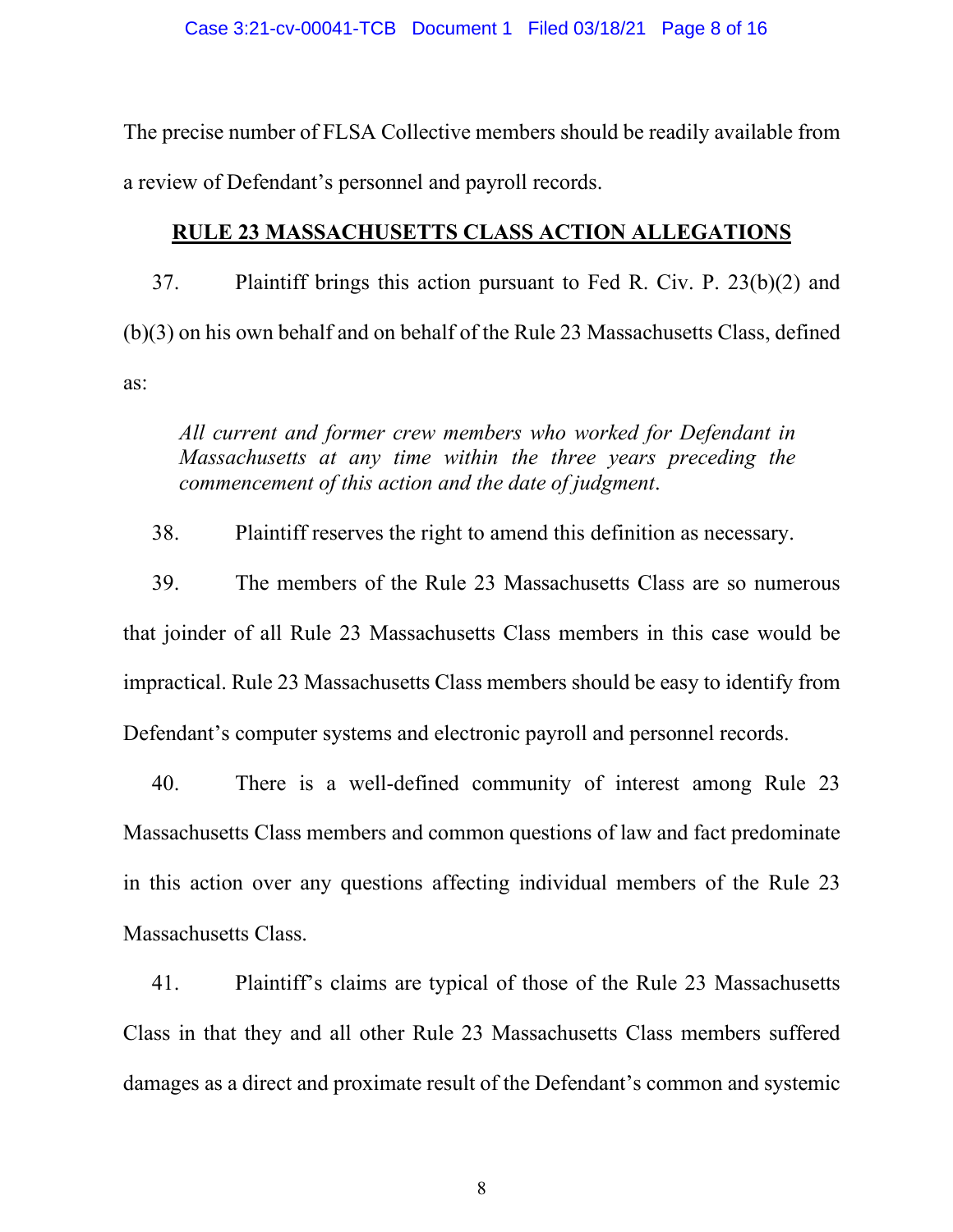#### Case 3:21-cv-00041-TCB Document 1 Filed 03/18/21 Page 9 of 16

payroll policies and practices. Plaintiff's claims arise from the same policies, practices, promises and course of conduct as all other Rule 23 Massachusetts Class members' claims and their legal theories are based on the same legal theories as all other Rule 23 Massachusetts Class members.

42. Plaintiff will fully and adequately protect the interests of the Rule 23 Massachusetts Class and he has retained counsel who are qualified and experienced in the prosecution of nationwide wage and hour class actions. Neither Plaintiff nor his counsel have interests that are contrary to, or conflicting with, the interests of the Rule 23 Massachusetts Class.

43. A class action is superior to other available methods for the fair and efficient adjudication of this controversy, because, *inter alia*, it is economically infeasible for Rule 23 Massachusetts Class members to prosecute individual actions of their own given the relatively small amount of damages at stake for each individual along with the fear of reprisal by their employer. Prosecution of this case as a Rule 23 Class action will also eliminate the possibility of duplicative lawsuits being filed in state and federal courts throughout the nation.

44. This case will be manageable as a Rule 23 Class action. Plaintiff and his counsel know of no unusual difficulties in this case and Defendant has advanced, networked computer and payroll systems that will allow the class, wage, and damages issues in this case to be resolved with relative ease.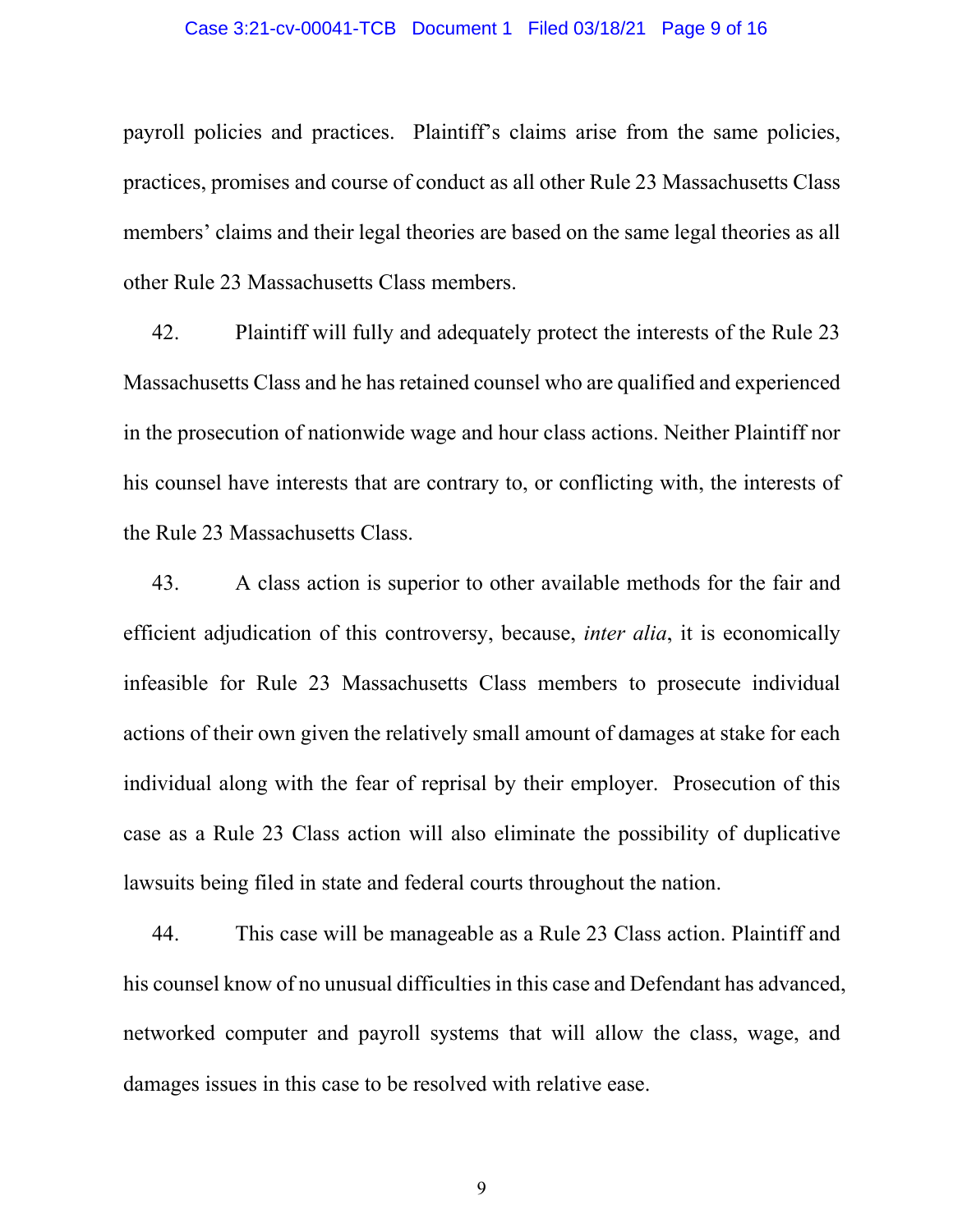45. Because the elements of Rule 23(b)(3) are satisfied in this case, class certification is appropriate. *Shady Grove Orthopedic Assoc., P.A. v. Allstate Ins. Co.*, 559 U.S. 393; 130 S. Ct. 1431, 1437 (2010) ("[b]y its terms [Rule 23] creates a categorical rule entitling a plaintiff whose suit meets the specified criteria to pursue his claim as a class action").

46. Because Defendant acted and refused to act on grounds that apply generally to the Rule 23 Massachusetts Class and declaratory relief is appropriate in this case with respect to the Rule 23 Massachusetts Class as a whole, class certification pursuant to Rule 23(b)(2) is also appropriate.

## **COUNT I (Brought Individually and as a Collective Action Under 29 U.S.C. § 216(b)) VIOLATION OF THE FAIR LABOR STANDARDS ACT, 29 U.S.C. § 207(a)(1) - FAILURE TO PAY OVERTIME**

47. Plaintiff re-alleges and incorporates all previous paragraphs herein.

48. Defendant is an enterprise whose annual gross volume of sales made or business done exceeds \$500,000.

49. Defendant is an enterprise that has had employees engaged in commerce or in the production of goods for commerce, and handling, selling, or otherwise working on goods or materials that have been moved in or produced for commerce.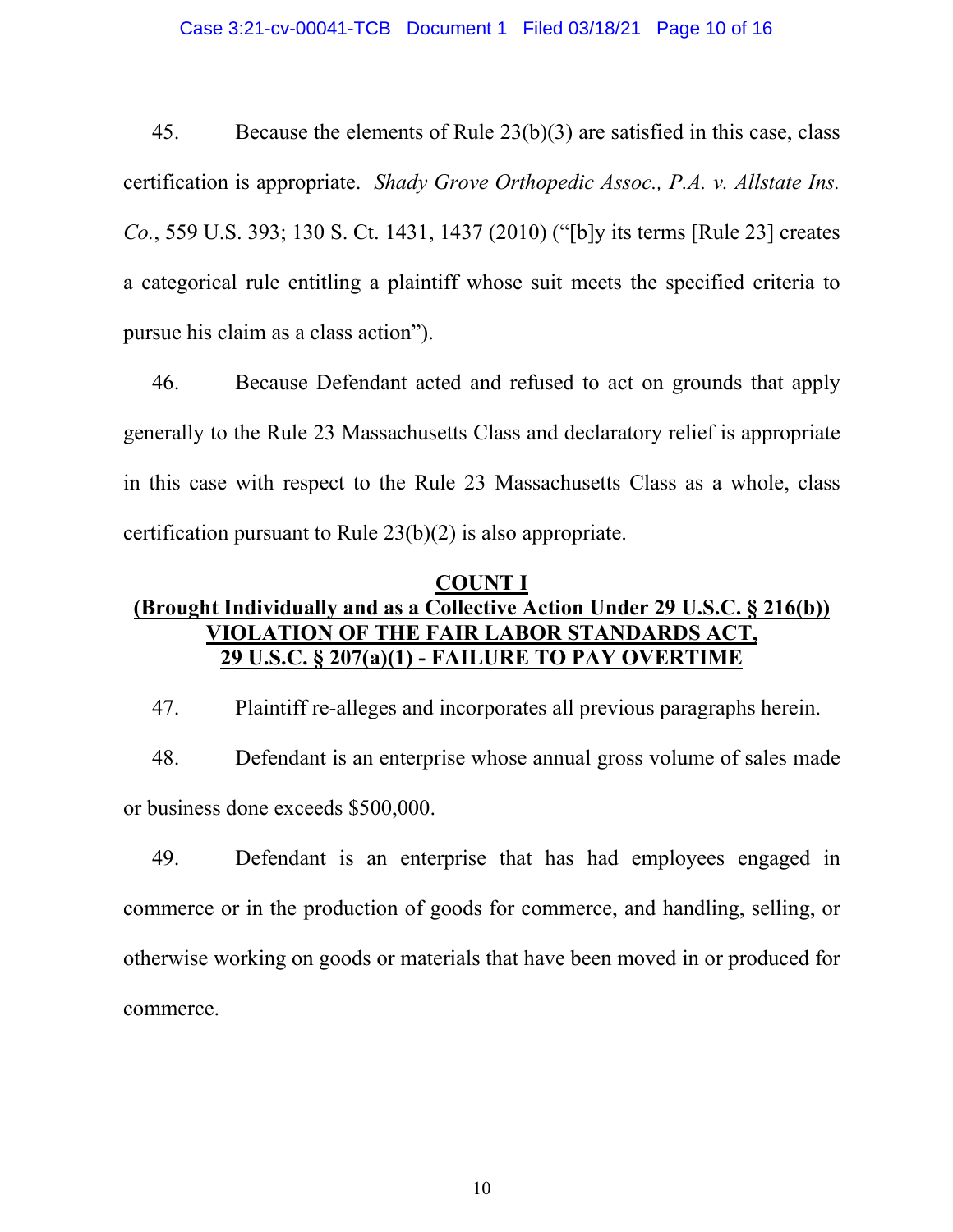#### Case 3:21-cv-00041-TCB Document 1 Filed 03/18/21 Page 11 of 16

50. At all times relevant to this action, Defendant was an employer under 29 U.S.C. § 203(d) of the FLSA, subject to the provisions of 29 U.S.C. § 201, *et seq*.

51. At all times relevant to this action, Plaintiff and the FLSA Collective members were "employees" of Defendant within the meaning of 29 U.S.C.  $\delta$  $203(e)(1)$  of the FLSA.

52. At all times relevant to this action, Defendant "suffered or permitted" Plaintiff and the FLSA Collective members to work and thus "employed" them within the meaning of 29 U.S.C. § 203(g) of the FLSA.

53. Defendant required Plaintiff and the FLSA Collective members to work over forty (40) hours in most weeks.

54. Defendant failed to pay Plaintiff and the FLSA Collective members for all hours worked, including loading and cleaning their work vehicles at the beginning of their workdays, driving and/or riding to their job site, and other portions of their workday that their foremen failed to report in Defendant's timekeeping system.

55. In many weeks, the hours worked for which Defendant failed to pay Plaintiff and the FLSA Collective members were excess of forty (40) hours, and should have been paid at time-and-a-half (1.5) of their regular rates of pay, *see* 29 U.S.C.  $\S 207(a)(1)$ , but were not.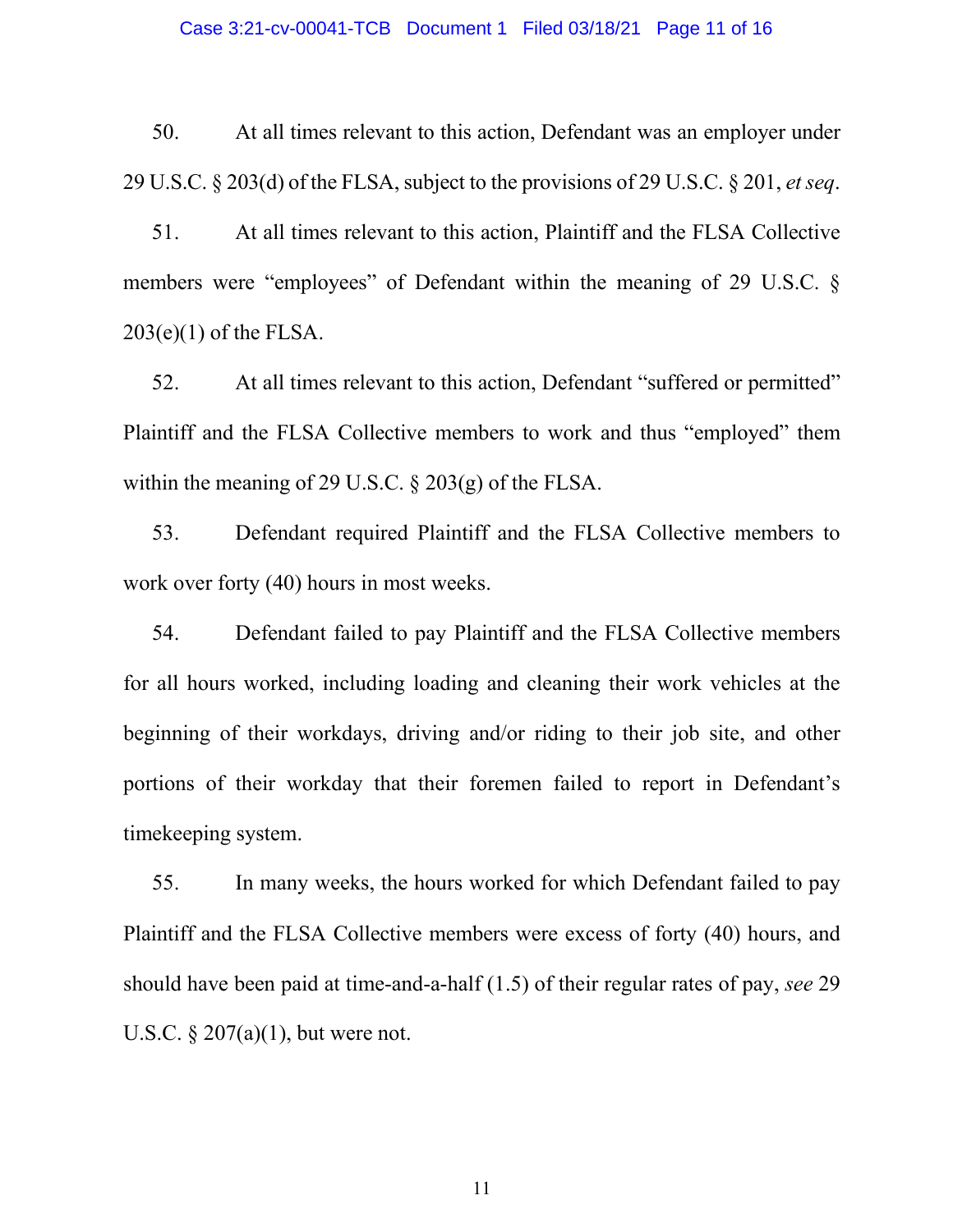#### Case 3:21-cv-00041-TCB Document 1 Filed 03/18/21 Page 12 of 16

56. Defendant knowingly and/or recklessly disregarded its obligation to ensure that all of Plaintiff's and the FLSA Collective members' work hours were recorded and paid at time-and-a-half (1.5) of crew members' regular rates of pay.

57. The FLSA, 29 U.S.C. § 216(b), provides that as a remedy for a violation of the Act, an employee is entitled to his or her unpaid wages (and unpaid overtime if applicable) plus an additional equal amount in liquidated damages (double damages), plus costs and reasonable attorneys' fees.

### **COUNT II (Brought Individually and as a Class Action Under Fed. R. Civ. P. 23) VIOLATIONS OF M.G.L. c. 151 § 1A - FAILURE TO PAY OVERTIME**

58. Plaintiff re-alleges and incorporates all previous paragraphs herein.

59. Defendant was an "employer" of Plaintiff and the other members of the Rule 23 Massachusetts Class within the meaning of M.G.L. c. 151 § 1B.

60. Plaintiff and the other members of the Rule 23 Massachusetts Class were "employees" of Defendant, within the meaning of M.G.L. c. 151 § 1A.

61. Defendant employed Plaintiff and the other members of the Rule 23 Massachusetts Class, within the meaning of M.G.L. c. 151 § 1A.

62. Defendant required Plaintiff and the other members of the Rule 23 Massachusetts Class to work over forty (40) hours in most weeks.

63. Defendant failed to pay Plaintiff and the other members of the Rule 23 Massachusetts Class for all hours worked, including loading and cleaning their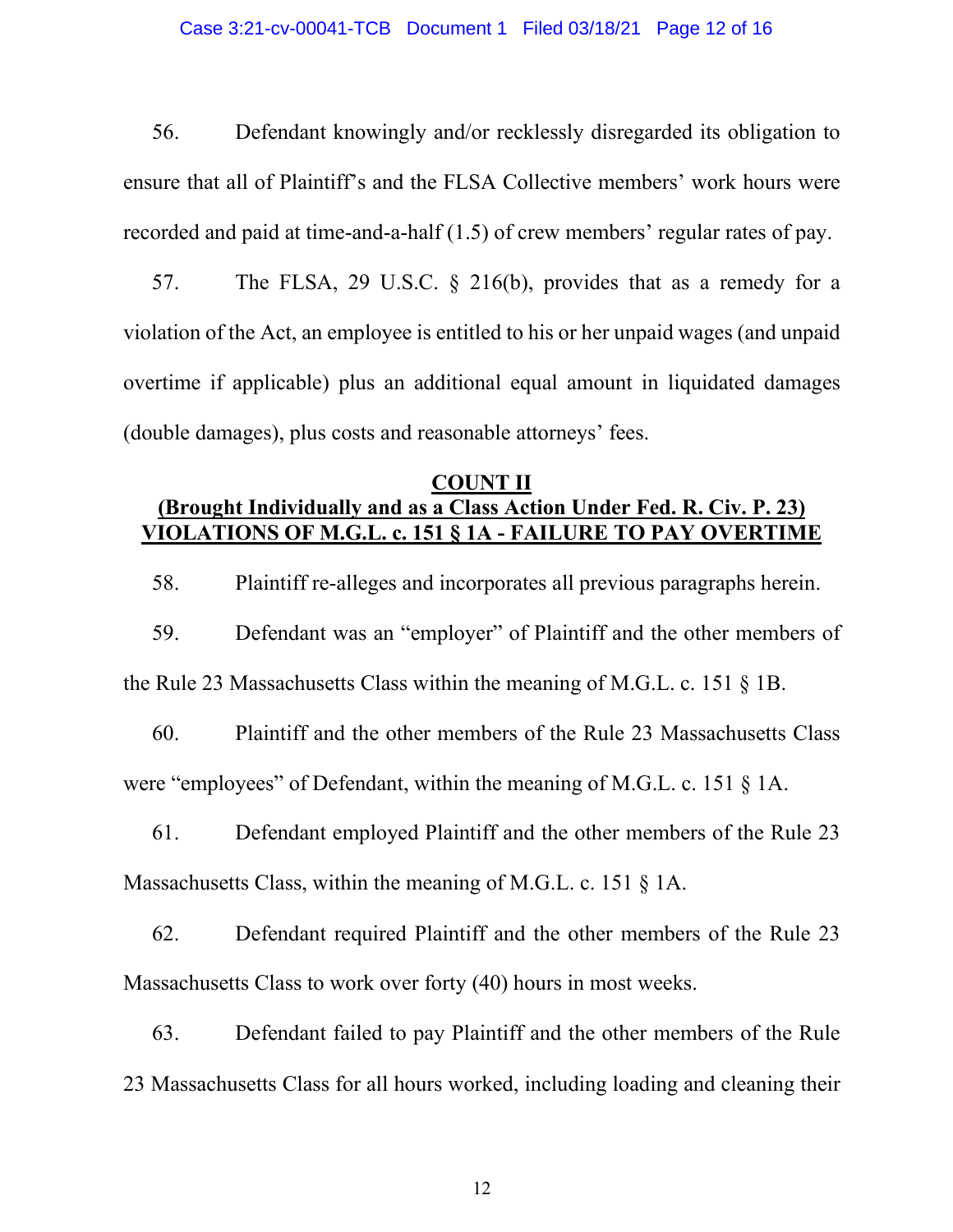#### Case 3:21-cv-00041-TCB Document 1 Filed 03/18/21 Page 13 of 16

work vehicles at the beginning of their workdays, driving and/or riding to their job site, and other portions of their workday that their foremen failed to report in Defendant's timekeeping system.

64. In many weeks, the hours worked for which Defendant failed to pay Plaintiff and the other members of the Rule 23 Massachusetts Class were excess of forty (40) hours and should have been paid at time-and-a-half (1.5) of their regular rates of pay, *see* M.G.L. c. 151 § 1A, but were not.

65. Defendant knowingly and/or recklessly disregarded its obligation to ensure that all of Plaintiff's and the Rule 23 Massachusetts Class members' work hours were recorded and paid at time-and-a-half (1.5) of their regular rates of pay.

66. M.G.L. c. 151 § 20 provides that as a remedy for a violation of M.G.L. c. 151 § 1A, an employee is entitled to his or her unpaid wages (and unpaid overtime if applicable) plus twice of this amount in liquidated damages (treble damages), plus costs and reasonable attorneys' fees.

## **COUNT III (Brought Individually and as a Class Action Under Fed. R. Civ. P. 23) VIOLATIONS OF M.G.L. c. 149, § 148 – FAILURE TO PAY HOURLY WAGES FOR NON-OVERTIME WORK**

67. Plaintiff re-alleges and incorporates all previous paragraphs herein. 68. Defendant had employees in its service within the meaning of M.G.L. c. 149, § 148.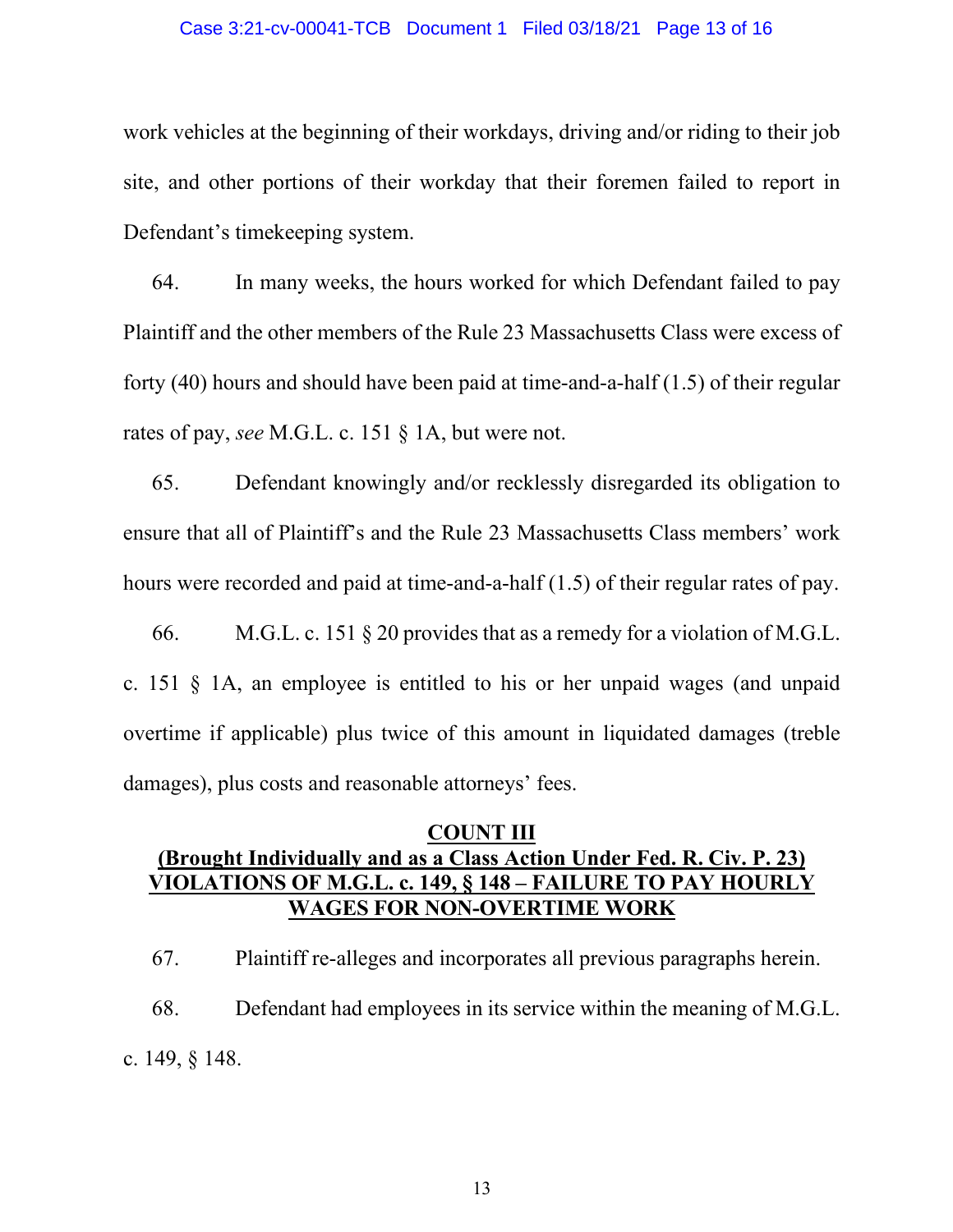#### Case 3:21-cv-00041-TCB Document 1 Filed 03/18/21 Page 14 of 16

69. Plaintiff and the other members of the Rule 23 Massachusetts Class were employees in the service of Defendant within the meaning of M.G.L. c. 149, § 148.

70. Defendant failed to pay Plaintiff and the other members of the Rule 23 Massachusetts Class for all hours worked, including loading and cleaning their work vehicles at the beginning of their workdays, driving and/or riding to their job site, and other portions of their workday that their foremen failed to report in Defendant's timekeeping system.

71. Defendant knowingly and/or recklessly disregarded its obligation to ensure that all of Plaintiff's and the Rule 23 Massachusetts Class members' work hours were recorded and paid at their regular rates of pay.

72. On September 11, 2020, Plaintiff filed a complaint with the Massachusetts Attorney General regarding Defendant's violations of M.G.L. c. 149, § 148.

73. M.G.L. c. 149, § 150 provides that as a remedy for a violation of M.G.L. c. 149, § 148, an employee is entitled to his or her unpaid wages (and unpaid overtime if applicable) plus twice of this amount in liquidated damages (treble damages), plus costs and reasonable attorneys' fees.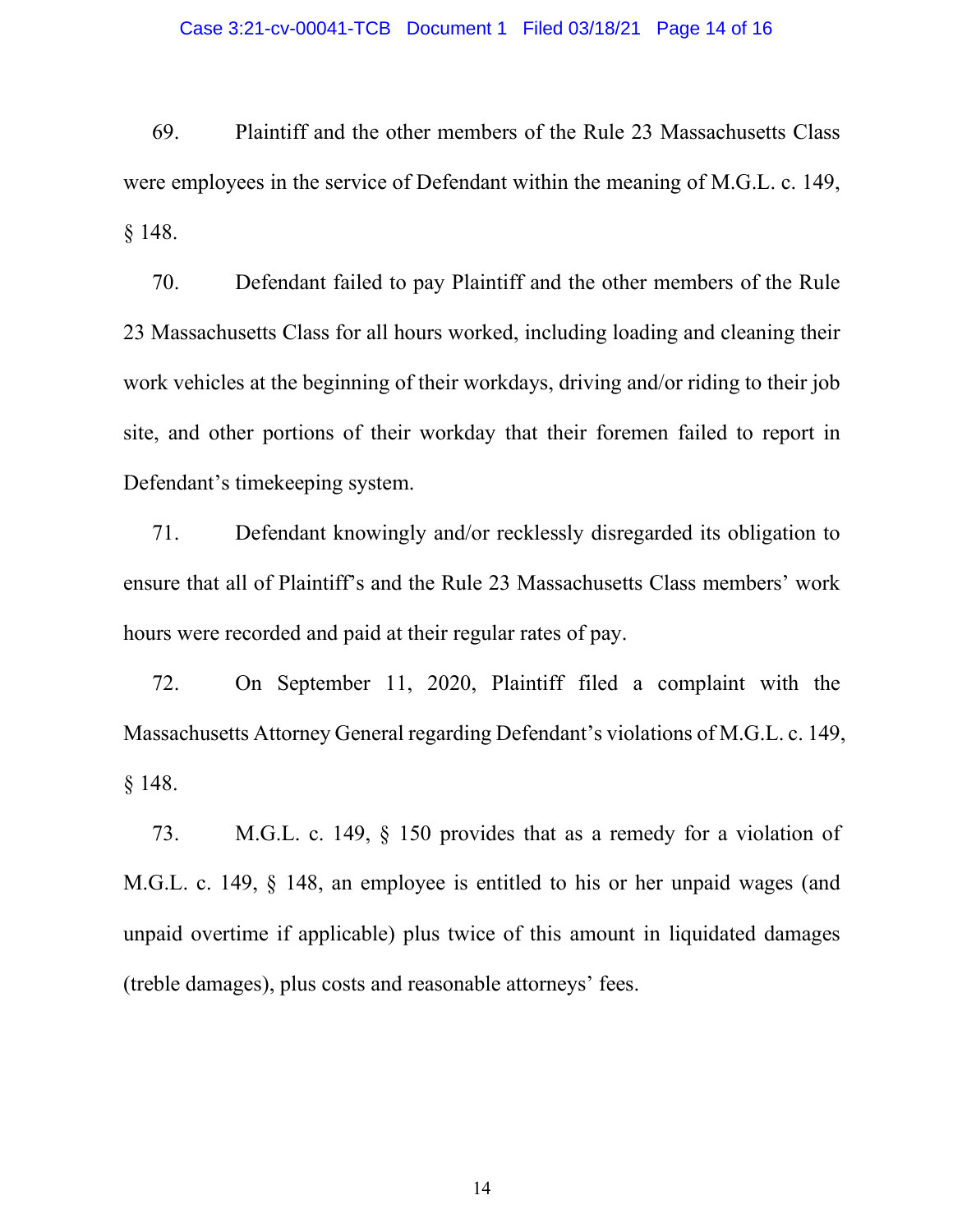# **RELIEF REQUESTED**

WHEREFORE, Plaintiff, Desmond Hodges, requests an entry of an Order the following relief:

a. Certifying this case as a collective action in accordance with 29 U.S.C. § 216(b) with respect to the FLSA claims set forth herein (Count I);

b. Certifying this action as a class action (for the Rule 23 Massachusetts Class) pursuant to Rule  $23(b)(2)$  and  $(b)(3)$  with respect to Plaintiff's state law claim (Counts II and III);

c. Ordering Defendant to disclose in computer format, or in print if no computer readable format is available, the names and addresses of all FLSA Collective members and Rule 23 Class members, and permitting Plaintiff to send notice of this action to all those similarly situated individuals, including the publishing of notice in a manner that is reasonably calculated to apprise the class members of their rights by law to join and participate in this lawsuit;

d. Designating Plaintiff as the representatives of the FLSA Collective and the Rule 23 Massachusetts Class, and undersigned counsel as Class counsel for the same;

e. Declaring Defendant willfully violated the FLSA and the Department of Labor's attendant regulations as cited herein;

f. Declaring Defendant violated Massachusetts General Laws c. 149, § 148 and c. 151 §§ 1A, and that said violations were intentional, willfully oppressive, fraudulent and malicious;

g. Granting judgment in favor of Plaintiff and against Defendant and awarding Plaintiff and the FLSA Collective and the Rule 23 Massachusetts Class the full amount of damages and liquidated damages available by law;

h. Awarding reasonable attorneys' fees and costs incurred by Plaintiff in filing this action as provided by statute;